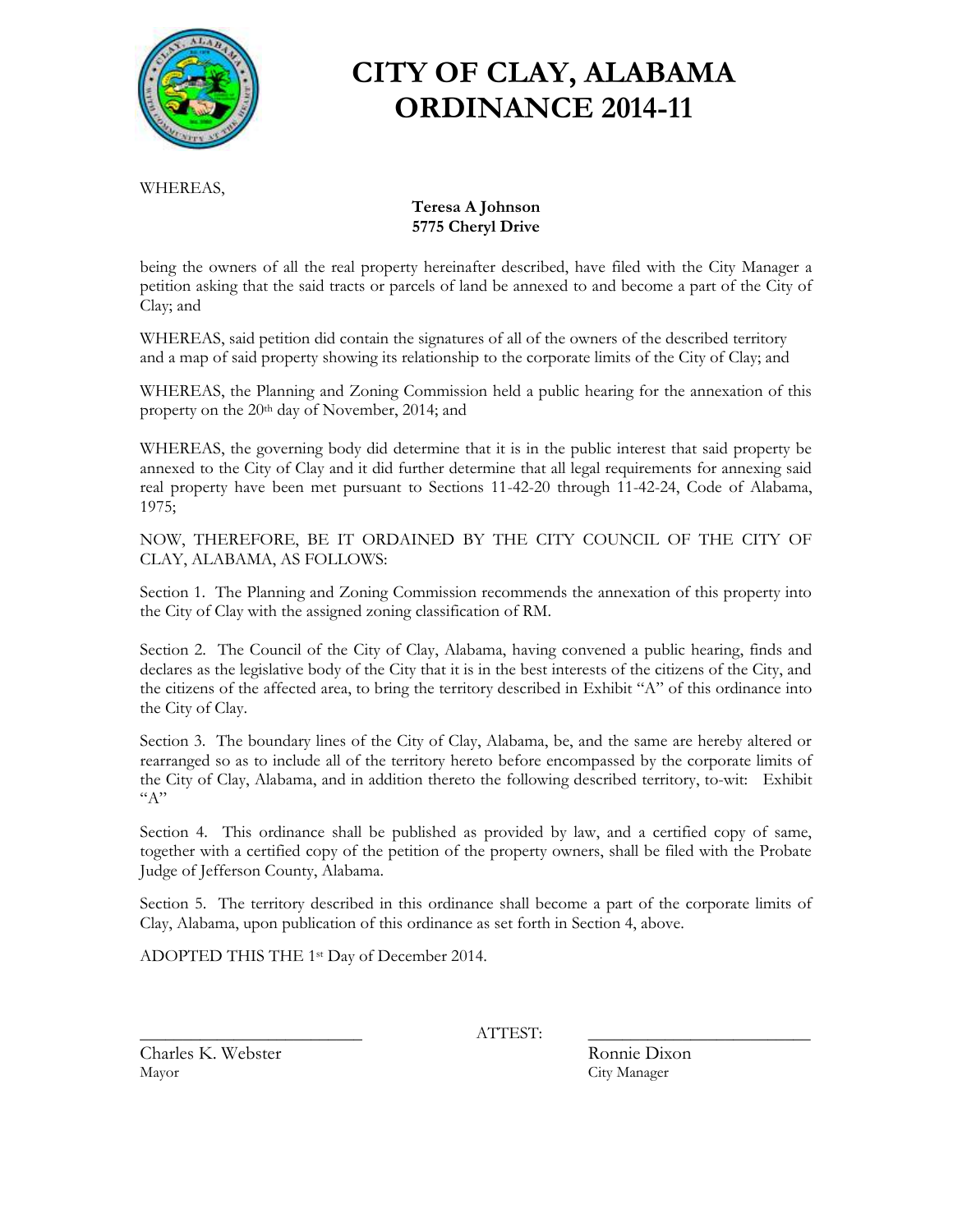

### **CITY OF CLAY, ALABAMA ORDINANCE 2014-11**

### **EXHIBIT "A"**

**Teresa A Johnson 5775 Cheryl Drive Pinson, AL 35126**

Parcel ID: 09-00-34-1-000-074.000

Property Address: 5775 Cheryl Drive Pinson, AL 35126

#### **Legal Description**:

Lot 54 Cosby Hills Amended Map 115/52